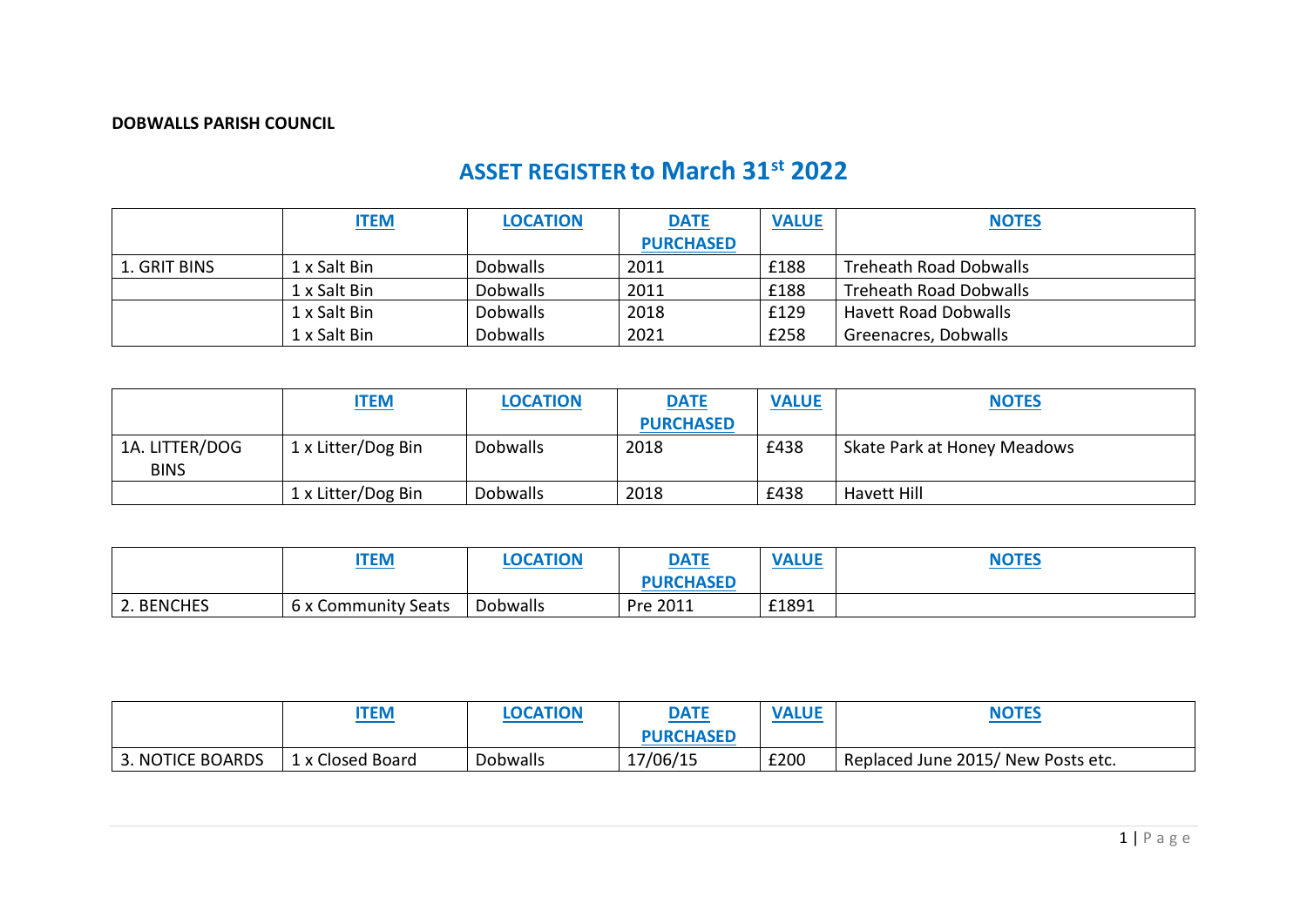|                  | <b>ITEM</b>        | <b>LOCATION</b> | <b>DATE</b>      | <b>VALUE</b> | <b>NOTES</b> |
|------------------|--------------------|-----------------|------------------|--------------|--------------|
|                  |                    |                 | <b>PURCHASED</b> |              |              |
| 4. OFFICE        | 1 x 4 drawer metal | Clerk's Home    | Pre 2011         | £126         |              |
| <b>EQUIPMENT</b> | filing cabinet     | Office          |                  |              |              |
|                  | 1 x Laptop         |                 | December 2020    | £696         |              |
|                  | 1 x Screen         |                 | April 2016       | £70          |              |
|                  | 1 x Projector      |                 | April 2016       | £250         |              |
|                  |                    |                 |                  |              |              |

|             | <b>ITEM</b>  | <b>LOCATION</b>                   | <b>DATE</b>      | <b>VALUE</b> | <b>NOTES</b> |
|-------------|--------------|-----------------------------------|------------------|--------------|--------------|
|             |              |                                   | <b>PURCHASED</b> |              |              |
| 5. MARQUEES | 2 x Marquees | Stored at<br><b>Memorial Hall</b> | 2012             | £1948        |              |
|             |              |                                   |                  |              |              |

|                        | <b>ITEM</b>       | <b>LOCATION</b> | <b>DATE</b>      | <b>VALUE</b> | <b>NOTES</b>                           |
|------------------------|-------------------|-----------------|------------------|--------------|----------------------------------------|
|                        |                   |                 | <b>PURCHASED</b> |              |                                        |
| <b>6. BUS SHELTERS</b> | 3 x Metal & Glass | <b>Dobwalls</b> | Pre 2011         |              |                                        |
|                        | 1 x Metal & Glass | Duloe Road      | August 2019      |              | Replacement for damaged shelter        |
|                        | 1 x Metal & Glass | Main Road       | August 2020      |              | New shelter on left hand side of road. |
|                        | 2 x Eco Shelters  | <b>Dobwalls</b> | 2012             | £34433       | Value of all 7                         |

|                 | <u>ITEM</u>              | <b>LOCATION</b> | <b>DATE</b><br><b>PURCHASED</b> | <b>VALUE</b> | <b>NOTES</b>                 |
|-----------------|--------------------------|-----------------|---------------------------------|--------------|------------------------------|
| 7. OTHER PARISH | <b>Finger Posts</b>      | Parish          | Pre 2011                        | £879         |                              |
| <b>ASSETS</b>   | War Memorial<br>Railings | <b>Dobwalls</b> | Pre 2011                        | £1640        | PC does not own war memorial |